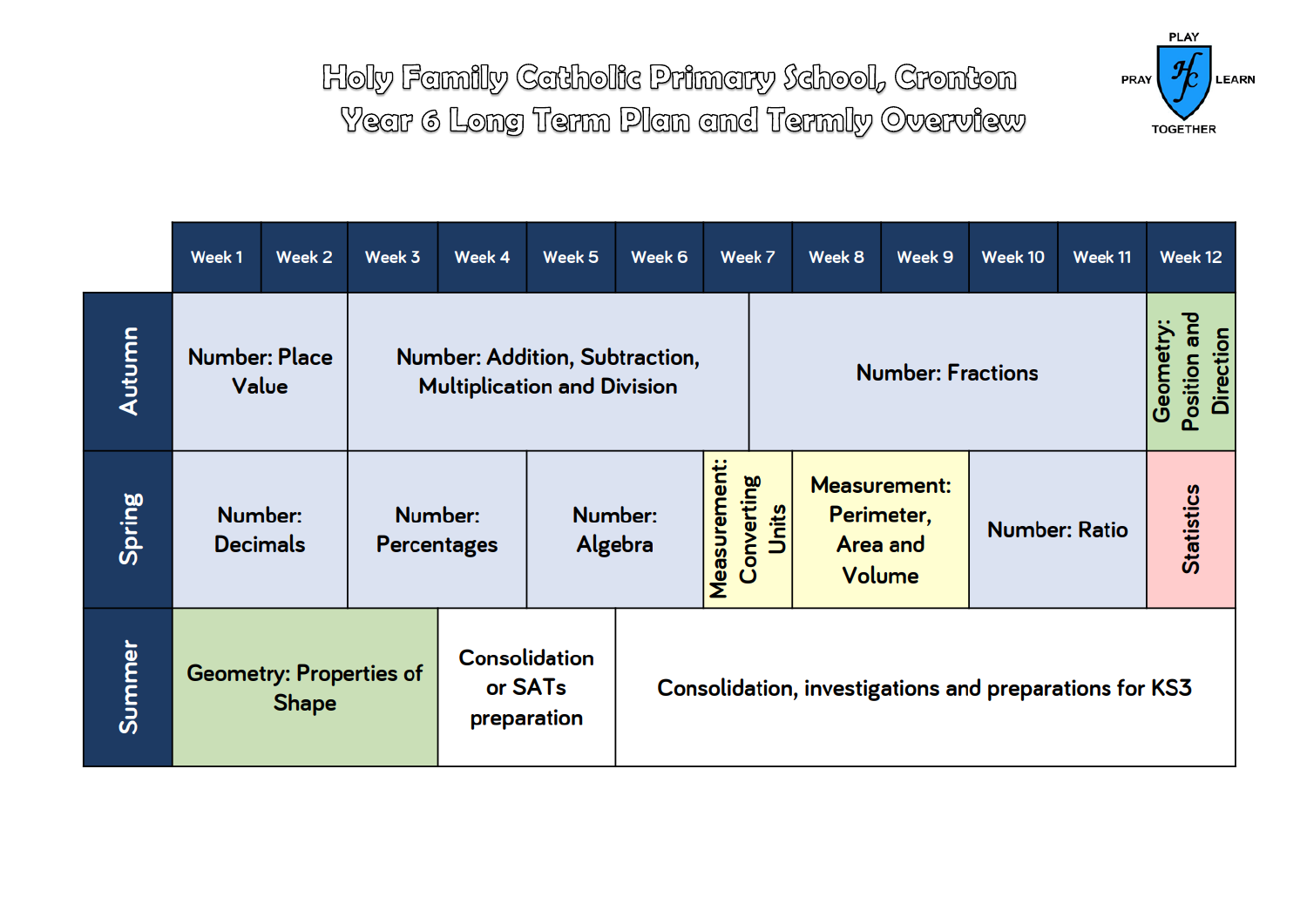

| Year 6 - Autumn Term                                                                                                                                         |                                                                                                                                                            |                                                                                                                                  |                                                                           |  |  |  |
|--------------------------------------------------------------------------------------------------------------------------------------------------------------|------------------------------------------------------------------------------------------------------------------------------------------------------------|----------------------------------------------------------------------------------------------------------------------------------|---------------------------------------------------------------------------|--|--|--|
| <b>Number: Place</b><br><b>Value</b>                                                                                                                         | <b>Number: Addition, Subtraction,</b><br><b>Multiplication and Division</b>                                                                                | <b>Number: Fractions</b>                                                                                                         | <b>Geometry: Position</b><br>and Direction                                |  |  |  |
| Read, write, order<br>and compare<br>numbers up to 10 000                                                                                                    | Solve addition and subtraction multi-step problems in<br>contexts, deciding which operations and methods to<br>use and why                                 | Use common factors to simplify fractions; use<br>common multiples to express fractions in the<br>same denomination               | Describe positions on<br>the full coordinate grid<br>(all four quadrants) |  |  |  |
| 000 and determine<br>the value of each digit                                                                                                                 | Multiply multi-digit numbers up to 4 digits by a two-digit<br>whole number using the formal written method of long<br>multiplication                       | Compare and order fractions, including fractions<br>>1                                                                           | Draw and translate<br>simple shapes on the                                |  |  |  |
| Round any whole<br>number to a required<br>degree of accuracy                                                                                                | Divide numbers up to 4 digits by a two-digit whole<br>number using the formal written method of long<br>division, and interpret remainders as whole number | Generate and describe linear number<br>sequences (with fractions)                                                                | coordinate plane, and<br>reflect them in the<br>axes                      |  |  |  |
| Use negative<br>numbers in context.<br>and calculate<br>intervals across zero<br>Solve number and<br>practical problems<br>that involve all of the<br>above. | remainders, fractions, or by rounding, as appropriate<br>for the context<br>Divide numbers up to 4 digits by a two-digit number                            | Add and subtract fractions with different<br>denominators and mixed numbers, using the<br>concept of equivalent fractions        |                                                                           |  |  |  |
|                                                                                                                                                              | using the formal written method of short division where<br>appropriate, interpreting remainders according to the<br>context                                | Multiply simple pairs of proper fractions, writing<br>the answer in its simplest form [for example, 1/4]<br>$x\frac{1}{2} = 1/8$ |                                                                           |  |  |  |
|                                                                                                                                                              | Perform mental calculations, including with mixed<br>operations and large numbers                                                                          | Divide proper fractions by whole numbers [for<br>example, $1/3 \div 2 = 1/6$ ]                                                   |                                                                           |  |  |  |
|                                                                                                                                                              | Identify common factors, common multiples and prime<br>numbers                                                                                             | Associate a fraction with division and calculate<br>decimal fraction equivalents [for example, 0.375]                            |                                                                           |  |  |  |
|                                                                                                                                                              | Use their knowledge of the order of operations to carry<br>out calculations involving the four operations                                                  | for a simple fraction [for example, 1/8]                                                                                         |                                                                           |  |  |  |
|                                                                                                                                                              | Solve problems involving addition, subtraction,<br>multiplication and division                                                                             | Recall and use equivalences between simple<br>fractions, decimals and percentages, including in<br>different contexts.           |                                                                           |  |  |  |
|                                                                                                                                                              | Use estimation to check answers to calculations and<br>determine, in the context of a problem, an appropriate<br>degree of accuracy                        |                                                                                                                                  |                                                                           |  |  |  |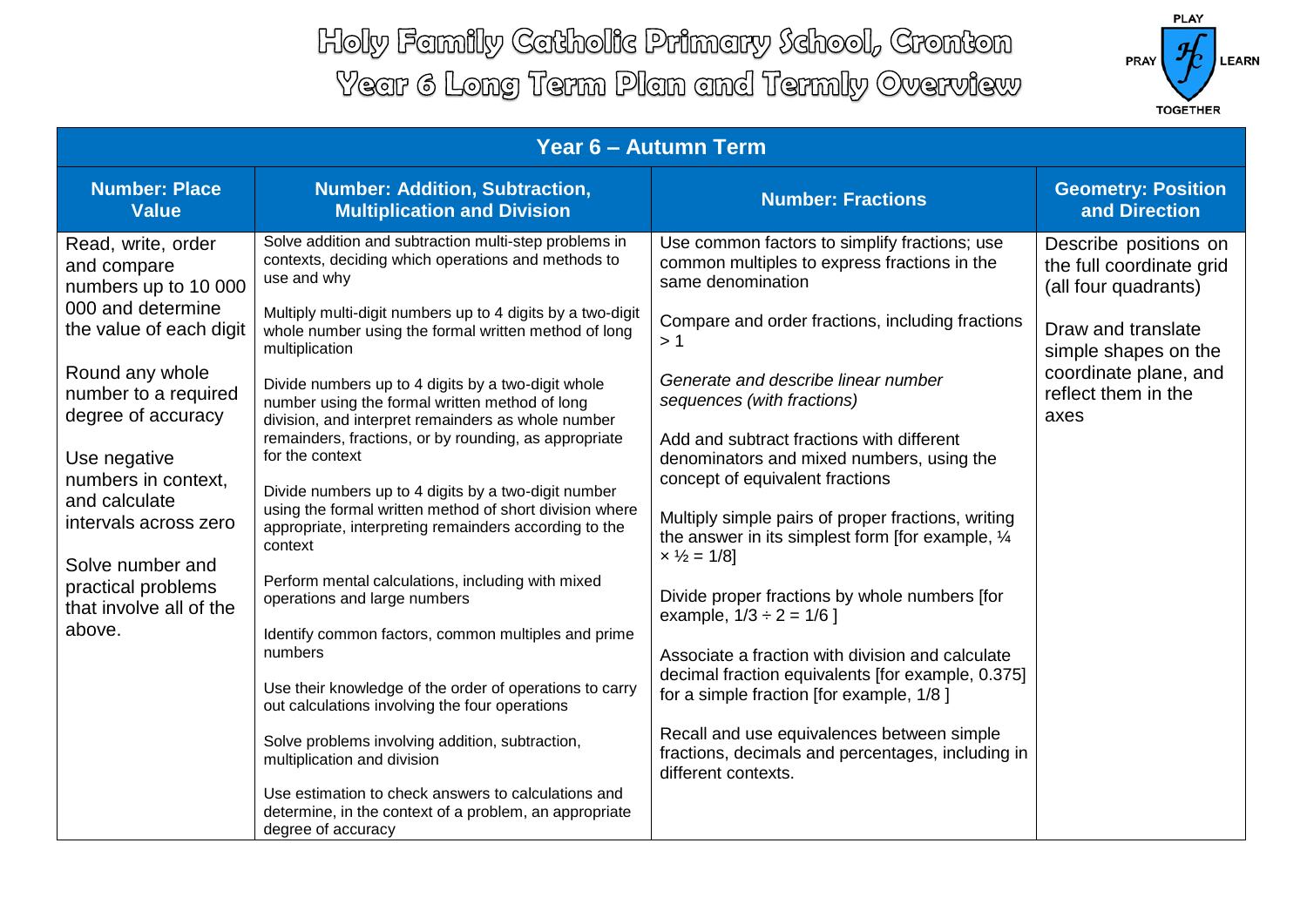

| <b>Year 6 - Spring Term</b>                                                                           |                                                                             |                                                                               |                                                                                                                                  |                                                                                                                                      |                                                                                                       |                                                              |
|-------------------------------------------------------------------------------------------------------|-----------------------------------------------------------------------------|-------------------------------------------------------------------------------|----------------------------------------------------------------------------------------------------------------------------------|--------------------------------------------------------------------------------------------------------------------------------------|-------------------------------------------------------------------------------------------------------|--------------------------------------------------------------|
| <b>Number: Decimals</b>                                                                               | <b>Number:</b><br><b>Percentages</b>                                        | <b>Number: Algebra</b>                                                        | <b>Measurement:</b><br><b>Converting Units</b>                                                                                   | <b>Measurement:</b><br>Perimeter, Area<br>andVolume                                                                                  | <b>Number: Ratio</b><br>and Proportion                                                                | <b>Statistics</b>                                            |
| Identify the value of<br>each digit in numbers involving the<br>given to three decimal calculation of | Solve problems                                                              | Use simple formulae<br>Generate and                                           | Solve problems involving<br>the calculationand<br>conversion of units of                                                         | Recognise that<br>shapeswith the same<br>areas can have                                                                              | Solve problems<br>involving the relative<br>sizes of two quantities including radius,                 | Illustrate and name<br>parts of circles,                     |
| places and multiply<br>anddivide numbers by example, of measures number sequences<br>10, 100 and 1000 | percentages [for<br>and such as 15% of                                      | describelinear                                                                | measure, using decimal<br>notation up to three<br>decimal places where                                                           | different perimeters<br>and vice versa                                                                                               | where missing values diameterand<br>can be found by using circumference and<br>integer multiplication | know thatthe diameter                                        |
| giving answers up to<br>three decimal places<br>Multiply one-digit                                    | 360] and the use of<br>percentages for<br>comparison                        | Express missing<br>number problems<br>algebraically                           | appropriate<br>Use, read, write and<br>convert between                                                                           | Recognise when it is<br>possible to use<br>formulae for area and Solve problems<br>volume of shapes                                  | and division facts<br>involving similar                                                               | is twice the radius<br>Interpret and<br>construct pie charts |
| numbers with up to<br>twodecimal places by<br>whole numbers                                           | Recall and use<br>equivalences between that satisfy an<br>simple fractions, | equationwith two                                                              | Find pairs of numbers standard units, converting<br>measurements of length,<br>mass, volume and time                             | Calculate the area of<br>parallelograms and                                                                                          | shapeswhere the<br>scale factor is known<br>or can be found                                           | and line graphs and<br>use these tosolve<br>problems         |
| Use written division<br>methods in cases<br>where the answer has<br>up to two decimal<br>places       | decimals and<br>percentages including<br>in different contexts              | lunknowns<br>Enumerate<br>possibilitiesof<br>combinations of two<br>variables | from a smallerunit of<br>measure to a larger unit,<br>and vice versa, using<br>decimal notation to up to<br>three decimal places | triangles<br>Calculate, estimate<br>andcompare volume<br>of cubes and cuboids<br>using standard units,                               | Solve problems<br>involving unequal<br>sharing and grouping<br>using knowledge of<br>fractions and    | Calculate and<br>interpret the meanas<br>an average.         |
| Solve problems which<br>require answers to be<br>rounded to specified<br>degrees of accuracy          |                                                                             |                                                                               | Convert between miles<br>and kilometres                                                                                          | including cubic<br>centimetres (cm3)<br>and cubic metres (m3<br>), andextending to<br>other units[for<br>example, mm3 and<br>$km3$ ] | multiples.                                                                                            |                                                              |